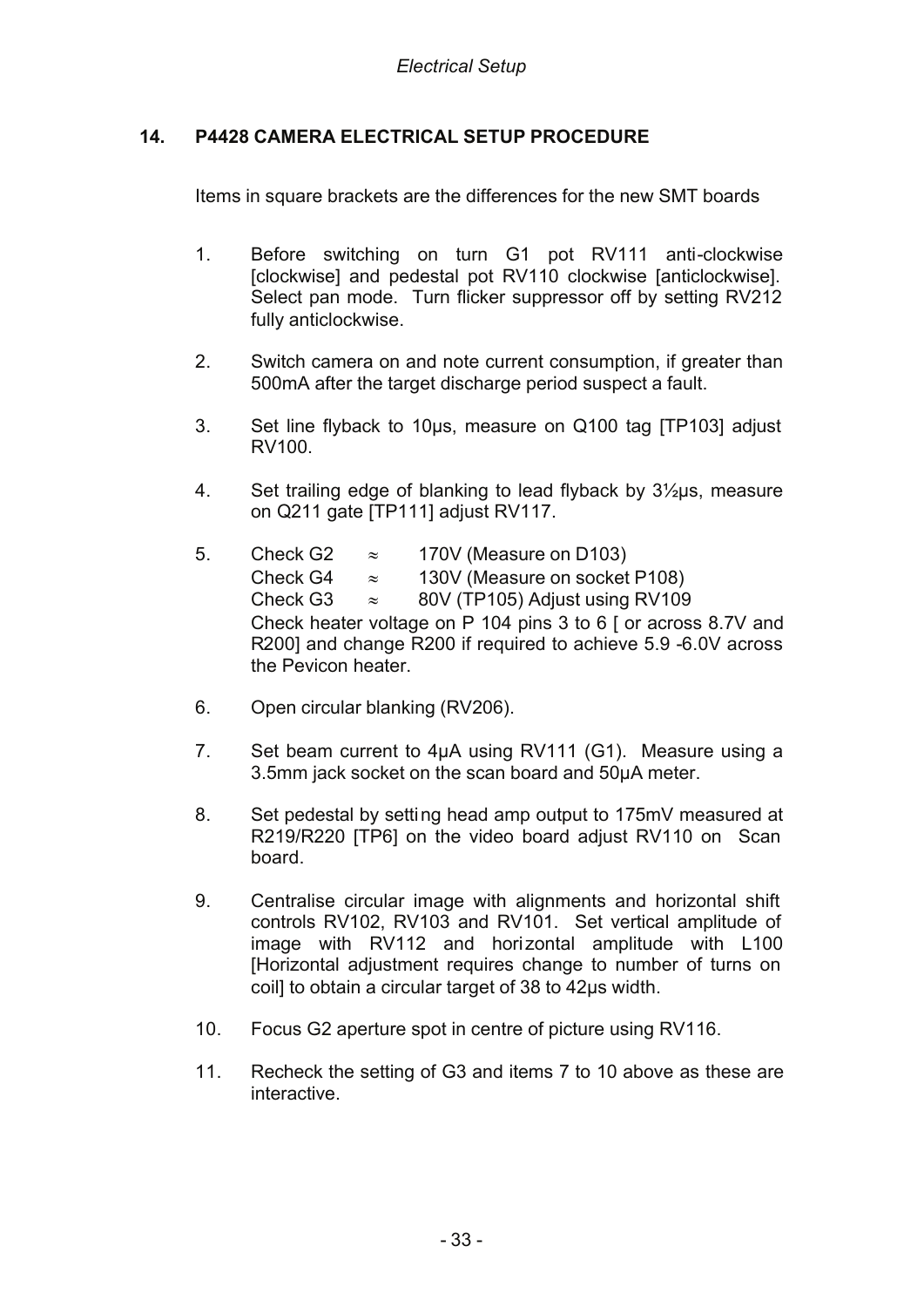- 12. Reduce circular blanking sizeRV206 and adjust circle shape RV207 (monitor raster set to 3:4 ratio). The circle should be 34.7µs wide and 15.8ms or 13.4ms high (625/525 TV systems respectively)
- 13. Check video at L201 [TP5] and adjust the shading controls to achieve as flat a signal as possible, in both line and field rates (RV202, RV205 field and RV203,RV201 line).
- 14. Switch to chop mode and set video signal to 1.3V measuring at L201 [TP5] on the video board adjusting RV204.
- 15. Switch to Pan mode and set video signal to 1.3V measuring at L201 [TP5] on the video board adjusting RV200. [No longer required].
- 16. Turn on flicker suppressor with RV212.
- 17. Set period of clock pulse to 43µs measured on pin 11 of V214 [pin 3 of IC13] adjusting RV209.
- 18. Adjust RV212 to minimise vertical patterning.
- 19. Open circle (RV206) until top and bottom of stored area is visible. Centralise stored area (RV211). In the case of a 525 line camera only the top stored area will be visible, so RV211 maybe set fully clockwise. Reset circle.
- 20. Switch camera to chop mode and adjust RV210 to the centre of the range where there is no picture noise. [Switch camera to chop, no adjustment required]
- 21. Adjust RV208 to give minimum flicker.
- 22. Switch to pan mode. Check "park" position of shutter blade. Switch to chop, check output of sensor is approximately 3V measured at R173 [or TP113].
- 23. Check sensor output is locked to field rate and swings below 2V and above 6V measured at R173 [or TP113]. Select R170 for an error pulse of 0 to 2ms on V108.5 [TP112].
- 24. Switch to pan. Check operation of iris and adjust sensitivity using RV118.
- 25. Adjust internal monitor scans and shifts (RV119, L101 RV108 and RV104), for a circular and central image.